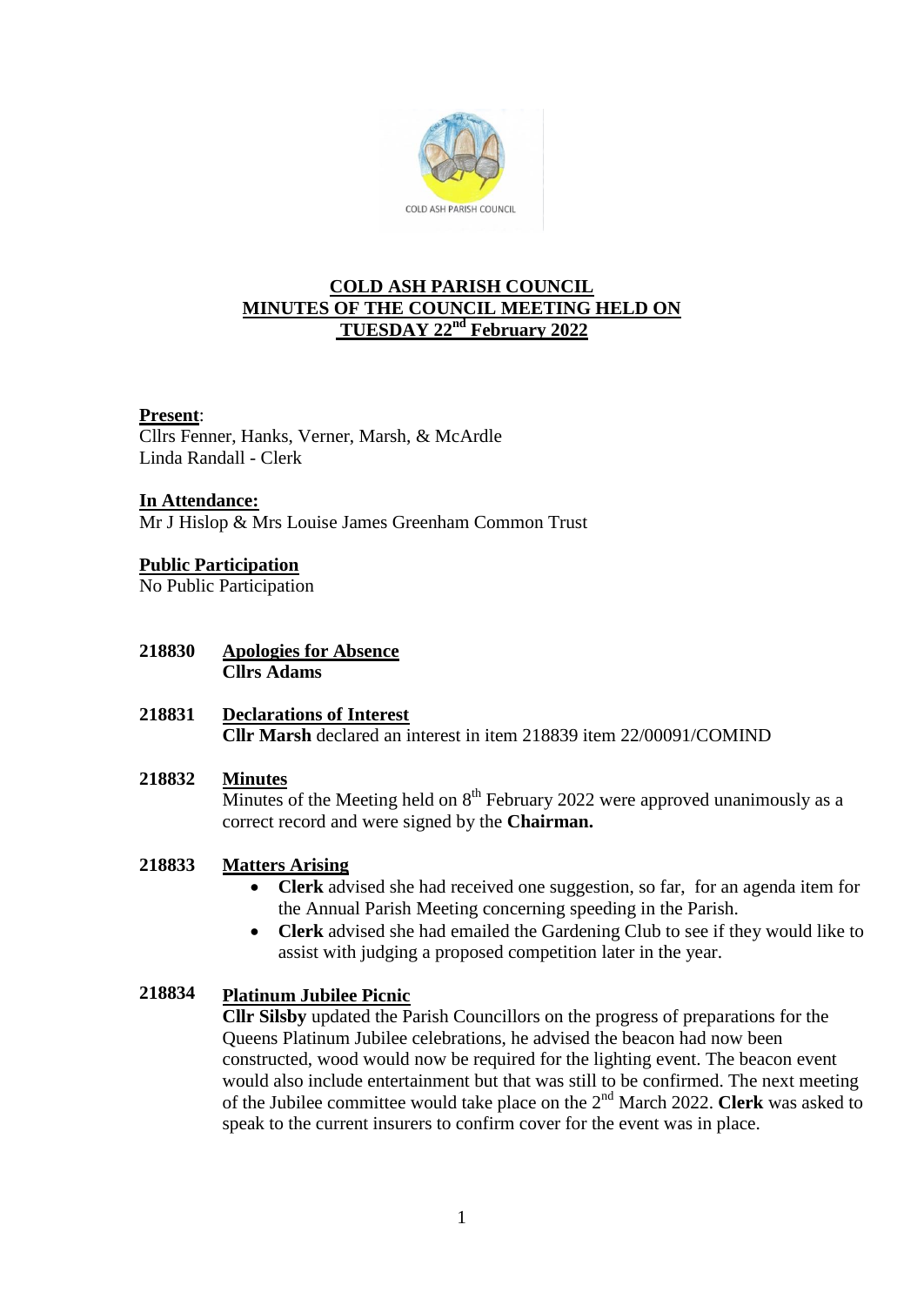*Standing Orders were suspended at 7.09pm to allow Mrs. Louise James from Greenham Trust to give her presentation*

*Louise gave a short presentation on the Greenham Common trust and advised that this was the 25th year Anniversary of the trust. She advised that the site had been used as an American Airbase since 1942 until 1991 when it was purchased for 7 million pounds. Since then it had been used for many events including film sets. She advised the Greenham Trust was part of the Charity Commission and grants and funding were available from 50.00 to 100K. Relief funding was set up during the pandemic to help schools and local organisations, although these were now closed there was still a Mental Health fund set up in partnership with West Berkshire Council which was still ongoing. The 25th Anniversary Youth Appeal was set up in January 2022 where funds would be raised to support youth projects. Cllr Marsh asked for more information on the grant criteria. Cllr McArdle advised that through the Cold Ash NDP more projects were being considered. Cllr Fenner asked if a skate park for the Recreation Ground could be given consideration, she was advised that consideration could be given at any time.*

*Standing Orders resumed at 7.34pm*

#### **218835 NDP Committee**

**Cllr McArdle** took the Councillors through the proposed amended Terms of Reference for the NDP committee. **Cllr Fenner** asked how many Councillors would make the committee quorate, **Cllr Marsh** mentioned a minimum of 3 members as in meetings section. **Cllr Fenner** also asked for a sentence from the finance section to be looked at as it didn't seem to make sense. Also the mention of 'option two' and the reasons for this choice should be removed and simply state what was agreed in the meeting on the 25<sup>th</sup> January 2022. **Cllr Silsby** felt more Councillors should get involved, once the NDP was brought back to full council, as only two Parish Councillors had experience at the moment within the NDP. The two parish Councillors would take on the roles of Finance and Chairman within the committee. **Cllr McArdle** was hopeful that another member of the NDP committee would be joining the Parish Council, so that would enable three Councillors to be part of the committee. The Terms of Reference were agreed unanimously by all Councillors.

### **218836 HR Committee**

The draft Terms of Reference proposed for the HR Committee had been circulated prior to the meeting. **Cllr McArdle** felt the proposed TOR's should cover the Clerk and all the Parish Councillors. **Cllr Clark** felt that the HR Committee was just to cover staff which at the moment was just the Clerk. **Cllr Fenner** agreed that an induction process for Councillors should be considered. Councillors voted to change the tittle to Staff Committee and remove Councillors from the document. All Councillors voted in favour of the Terms of Reference.

#### **218837 Wildlife Allotment Garden**

**Cllr McArdle** explained to the Councillors that a tree would need to be removed as it may cause damage. The contractor had given a report and a quote for removal. Parish Councillors agreed to the request. **Clerk** would contact the contractor. Councilors agreed to a communication being circulated to residents regarding a visit by the West Berkshire Countryside to the WAG in March. **Cllr McArdle** asked if the Parish Council was happy for three small goats to be housed in grazing field 2. This was agreed by Parish Councillors. The recent storms had blown down the allotment fence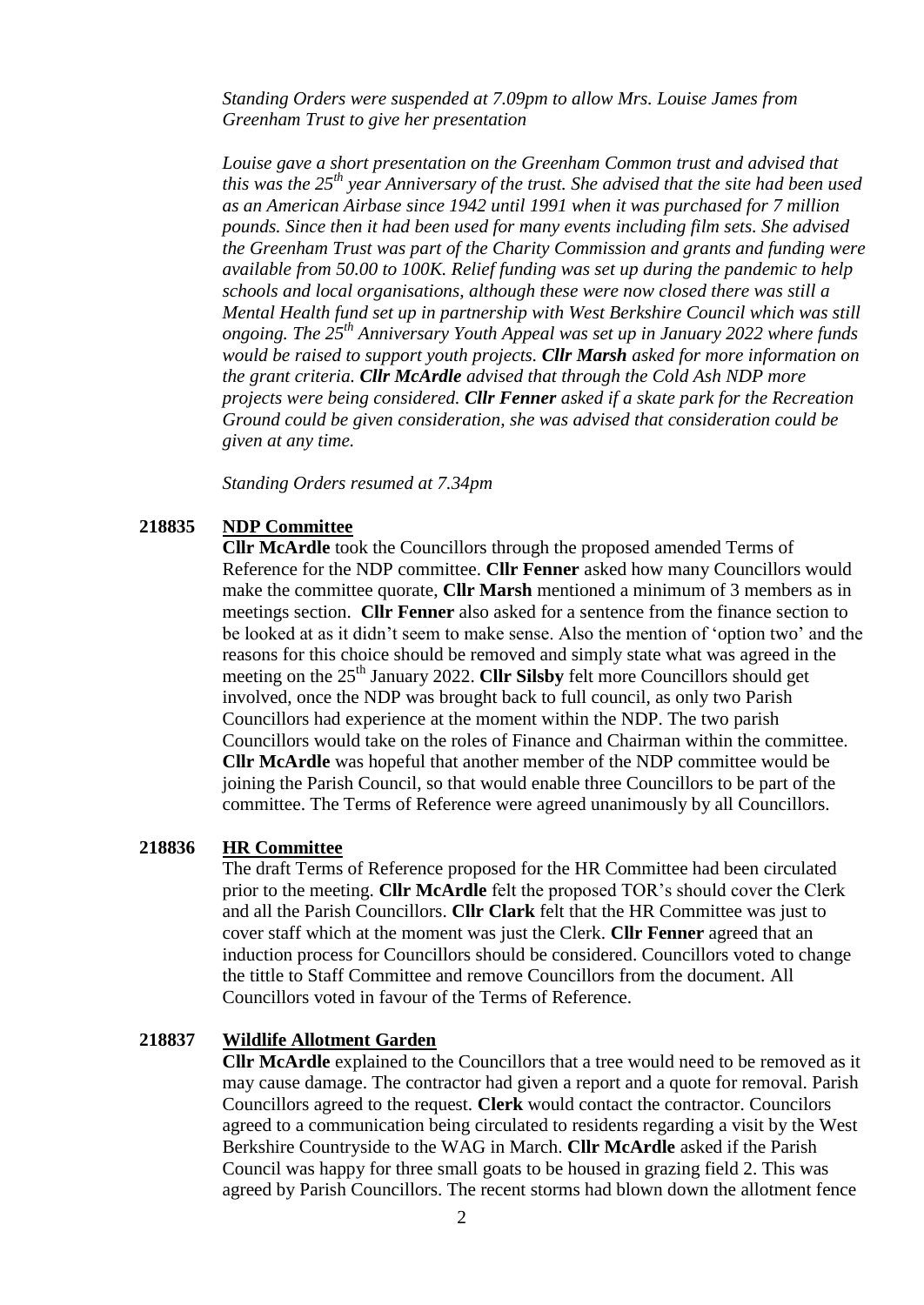on The Ridge, although this was the responsibility of the allotment holders, the volunteers would have a look with a view to fixing the fence. **Cllr McArdle** also asked if a fence and gate could be considered for the new quiet garden. The cost would be approximately 500.00, and this was agreed by the Parish Council. The payment would be from the 2022 budget.A list of items required would be sent to the **Clerk** who would advise the supplier.

## **218838 Protocol for Planning Applications**

**Cllr Verner** proposed that all planning applications should be checked to ensure the orange notice had been placed at the property concerned before applications were discussed at the Parish Council meetings. All Councillors agreed to this request.

### **218839 Planning Matters**

### **a) Planning Applications**

**21/03247/HOUSE** Arbor Low Bucklebury Alley - *Two storey front and rear extensions* **No Objection - Unanimous**

**22/00026/HOUSE** Vista Cottage The Ridge RG18 9HX - *Ground Floor: Existing garage and adjoining covered way removed, footprint reduced by 1 metre, and replaced with enlarged living room to project on front elevation. To rear existing kitchen enlarged with utility and rear entrance added. First Floor: Master bedroom added over new ground floor extension. Existing bathroom relocated and staircase modified.* **No Objection - Unanimous**

**22/00091/COMIND Adjacent to Parish 31** Turnpike Road Newbury - *Installation of security barriers/gates at the entrance to the site to prevent vehicle access. This will be at least 15 metres inside the entrance of the site and from Turnpike Road that runs in front of the site. They will be double leafed manual barriers/gates opening inwards. We would like these installed for security of our site out of normal working hours* **No Comment**

## **b) Planning Decisions** –

**20/00604/FULEXT** Coley Farm Stoney Lane - Erection of 75 dwellings, with associated access, parking, internal roads, drainage, landscaping, children's play space and other associated infrastructure. **APPROVED** – *Previous Parish Council Comments* 

*OBJECTION – UNAINMOUS.*

- *• Loss of valued views across this rural valley. Urbanises rural area.*
- *• Widening Stoney Lane will require removing hedgerows and trees causing immense damage to this narrow lane and Waller Park.*
- *• Significant flood risk to Manor Park.*
- *• Damage to the rural gateway to Ashmore Green.*
- *• Traffic/congestion issues.*
- *• Development not sustainable as due to Steepness of levels this would make building difficult and also deter cyclists.*
- *• Loss of Public amenity to Manor Park. Waller Park is currently an enclosed grassy open space. The current application proposes to remove most of the hedgerow on the north boundary within the site, which would have an urbanising effect on the park as views would consist of a housing estate rather than a hedgerow. The play area should be within*